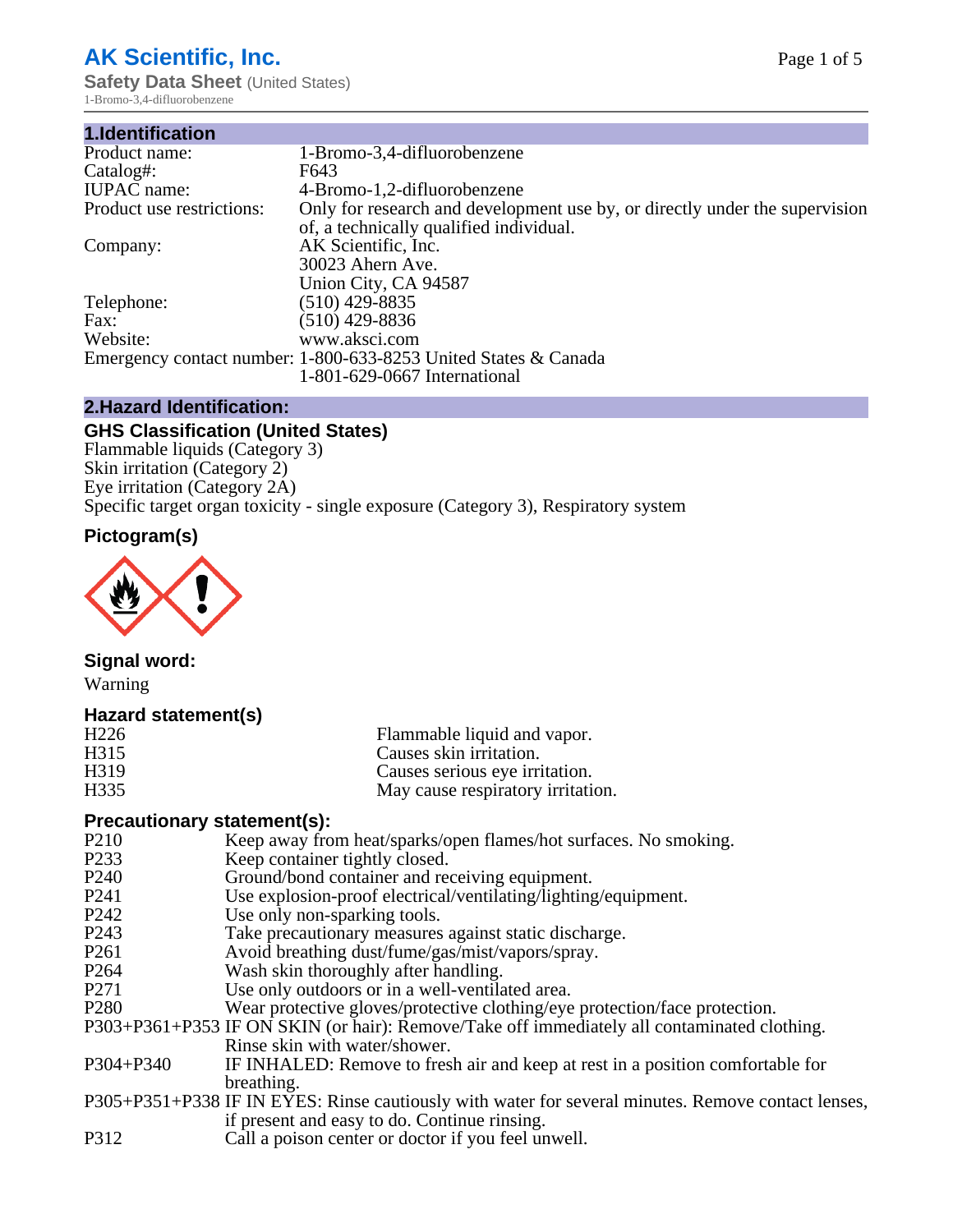| P321             | Specific treatment (see supplemental first aid instructions on this label).        |
|------------------|------------------------------------------------------------------------------------|
| P332+P313        | If skin irritation occurs: Get medical advice/attention.                           |
| P337+P313        | If eye irritation persists: Get medical advice/attention.                          |
| P362             | Take off contaminated clothing and wash before reuse.                              |
| P370+P378        | In case of fire: Use dry sand, dry chemical, CO2, water spray or alcohol-resistant |
|                  | foam for extinction.                                                               |
| P403+P233        | Store in a well-ventilated place. Keep container tightly closed.                   |
| P403+P235        | Store in a well-ventilated place. Keep cool.                                       |
| P <sub>405</sub> | Store locked up.                                                                   |
| P <sub>501</sub> | Dispose of contents/container to an approved waste disposal plant.                 |

## **Hazards not otherwise classified (HNOC) or not covered by GHS:**

None

| 3. Composition/Information on Ingredients |                             |
|-------------------------------------------|-----------------------------|
| Synonyms:                                 | 4-Bromo-1,2-difluorobenzene |
| $CAS#$ :                                  | $348 - 61 - 8$              |
| Purity:                                   | $>99\%$ (GC)                |
| EC:                                       | 206-481-5                   |

## **4. First Aid Measures**

**General Information:** Immediately remove any clothing contaminated by the product. Move out of dangerous area. Consult a physician and show this safety data sheet.

**Inhalation:** Move person to fresh air. If not breathing, give artificial respiration. If breathing is difficult, give oxygen. Obtain medical aid.

**Skin contact:** Immediately flush skin with running water for at least 15 minutes while removing contaminated clothing and shoes. Wash clothing before reuse. Obtain medical aid immediately.

**Eye contact:** Immediately flush open eyes with running water for at least 15 minutes. Obtain medical aid immediately.

**Ingestion:** Do NOT induce vomiting without medical advice. Rinse mouth with water. Never administer anything by mouth to an unconscious person. Obtain medical aid immediately.

**Most important symptoms and effects, both acute and delayed:** No further information available. Please see sections 2 and 11.

**Indication of any immediate medical attention and special treatment needed:** No further information available.

## **5. Fire Fighting Measures**

**Suitable extinguishing media:** Use water spray, dry chemical, carbon dioxide, or chemical foam. **Specific hazards arising from the chemical:** Carbon oxides, Hydrogen bromide, Hydrogen fluoride.

**Advice for firefighters:** As in any fire, wear a NIOSH-approved or equivalent, pressure-demand, self-contained breathing apparatus and full protective gear. During a fire, irritating and highly toxic gases may be generated by thermal decomposition or combustion.

## **6. Accidental Release Measures**

**Personal precautions, protective equipment and emergency procedures:** Wear protective equipment and keep unprotected personnel away. Ensure adequate ventilation. Remove all sources of ignition. Prevent further leak or spill if safe to do so. For personal protective equipment, please refer to section 8.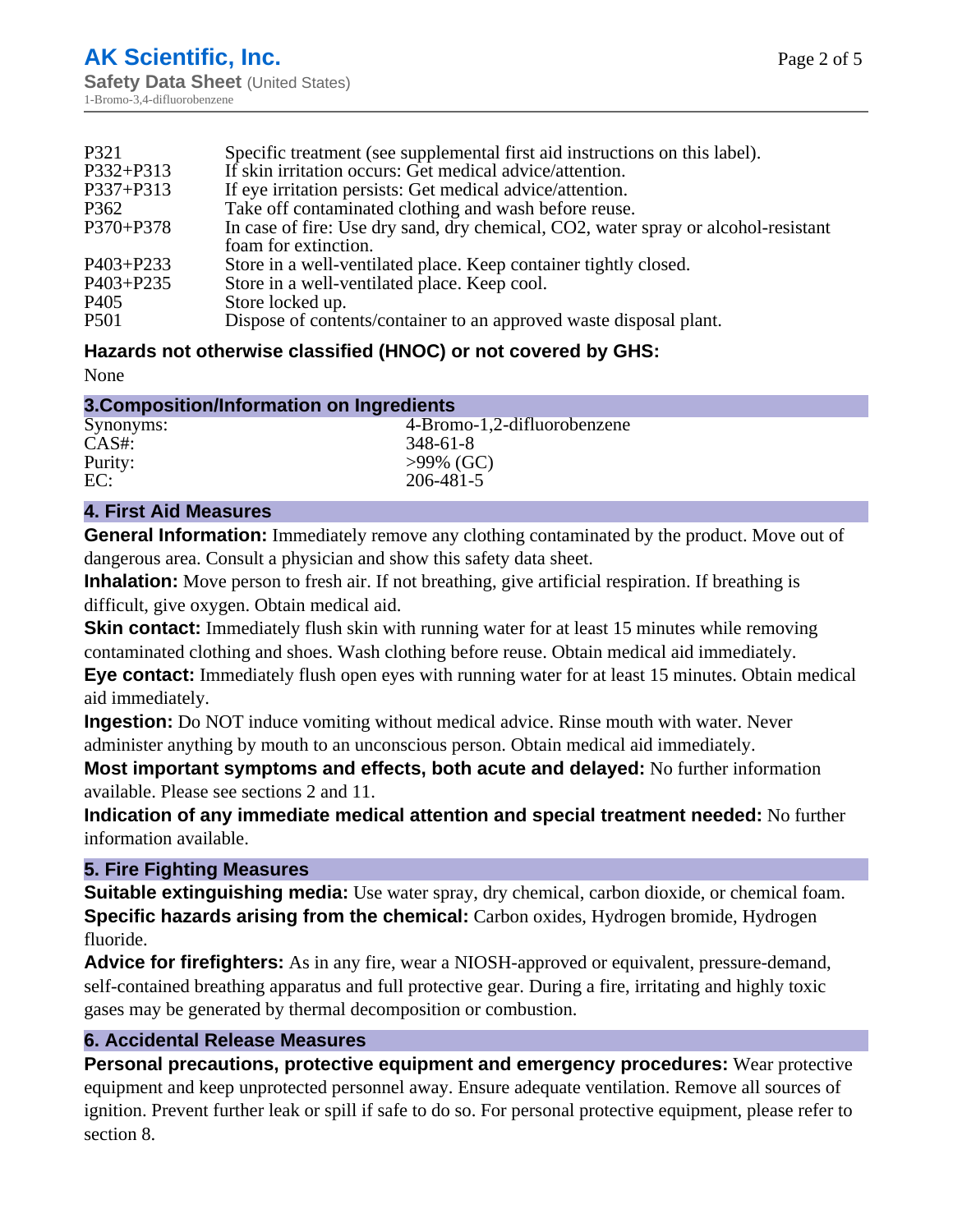**Environmental precautions:** Do not let product enter drains, other waterways, or soil. **Methods and materials for containment and cleaning up:** Prevent further leak or spill if safe to do so. Vacuum, sweep up, or absorb with inert material and place into a suitable disposal container.

Consult local regulations for disposal. See section 13 for further disposal information.

## **7. Handling and Storage**

**Precautions for safe handling:** Avoid contact with skin, eyes, and personal clothing. Wash hands thoroughly after handling. Avoid breathing fumes. Use only with adequate ventilation. Wear suitable protective clothing, gloves, and eye/face protection. Keep away from sources of ignition. Minimize dust generation and accumulation. Keep container tightly closed. Open and handle container with care. Do not eat, drink, or smoke while handling.

**Conditions for safe storage, including any incompatibilities:** Store in a tightly-closed container when not in use. Store in a cool, dry, well-ventilated area away from incompatible substances. Keep away from sources of ignition.

#### **8. Exposure Controls/Personal Protection**

#### **Exposure limits:**

| _______<br><b>OSHA PEL:</b> | Not available. |
|-----------------------------|----------------|
| NIOSH REL:                  | Not available. |
| <b>ACGIH TLV:</b>           | Not available. |

**Appropriate engineering controls:** Avoid contact with skin, eyes, and clothing. Wash hands before breaks and immediately after handling the product. Facilities storing or utilizing this material should be equipped with an eyewash fountain. Use adequate general and local exhaust ventilation to keep airborne concentrations low.

#### **Personal protection**

| Eyes:        | Based on an evaluation of the eye or face hazards present, wear chemical splash-resistant<br>safety glasses or goggles with side protection. A face shield may be appropriate in some<br>workplaces. Use eyewear tested and approved under appropriate government standards<br>such as OSHA 29 CFR 1910.133 or EU EN166.                                                                                                |
|--------------|-------------------------------------------------------------------------------------------------------------------------------------------------------------------------------------------------------------------------------------------------------------------------------------------------------------------------------------------------------------------------------------------------------------------------|
| Hands:       | Wear gloves selected based on an evaluation of the possible hazards to hands and skin,<br>the duration of use, the physical conditions of the workplace, and the chemical resistance<br>and physical properties of the glove material.                                                                                                                                                                                  |
|              | Skin and body: Protective clothing must be selected based on the hazards present in the workplace, the<br>physical environment, the duration of exposure, and other factors. No fabric can provide<br>protection against all potential hazards; therefore it is important to select the appropriate<br>protective clothing for each specific hazard. At the minimum, wear a laboratory coat and<br>close-toed footwear. |
| Respiratory: | Respirators are not a substitute for accepted engineering control measures such as<br>enclosure or confinement of the operation, general and local ventilation, and substitution<br>of less toxic materials. When respiratory personal protective equipment is appropriate<br>based on an assessment of respiratory hazards in the workplace, use a NIOSH- or<br>CEN-certified respirator.                              |

| 9. Physical and Chemical Properties |                                        |  |
|-------------------------------------|----------------------------------------|--|
| <b>Physical State:</b>              | Colorless to light yellow clear liquid |  |
| Molecular Formula:                  | C6H3BrF2                               |  |
| Molecular Weight:                   | 192.99                                 |  |
| Odor:                               | Not available.                         |  |
| $pH$ :                              | Not available.                         |  |
| <b>Boiling Point Range:</b>         | $150 - 151$ °C                         |  |
| Freezing/Melting Point:             | $-4$ °C                                |  |
| <b>Flash Point:</b>                 | $33^{\circ}$ C                         |  |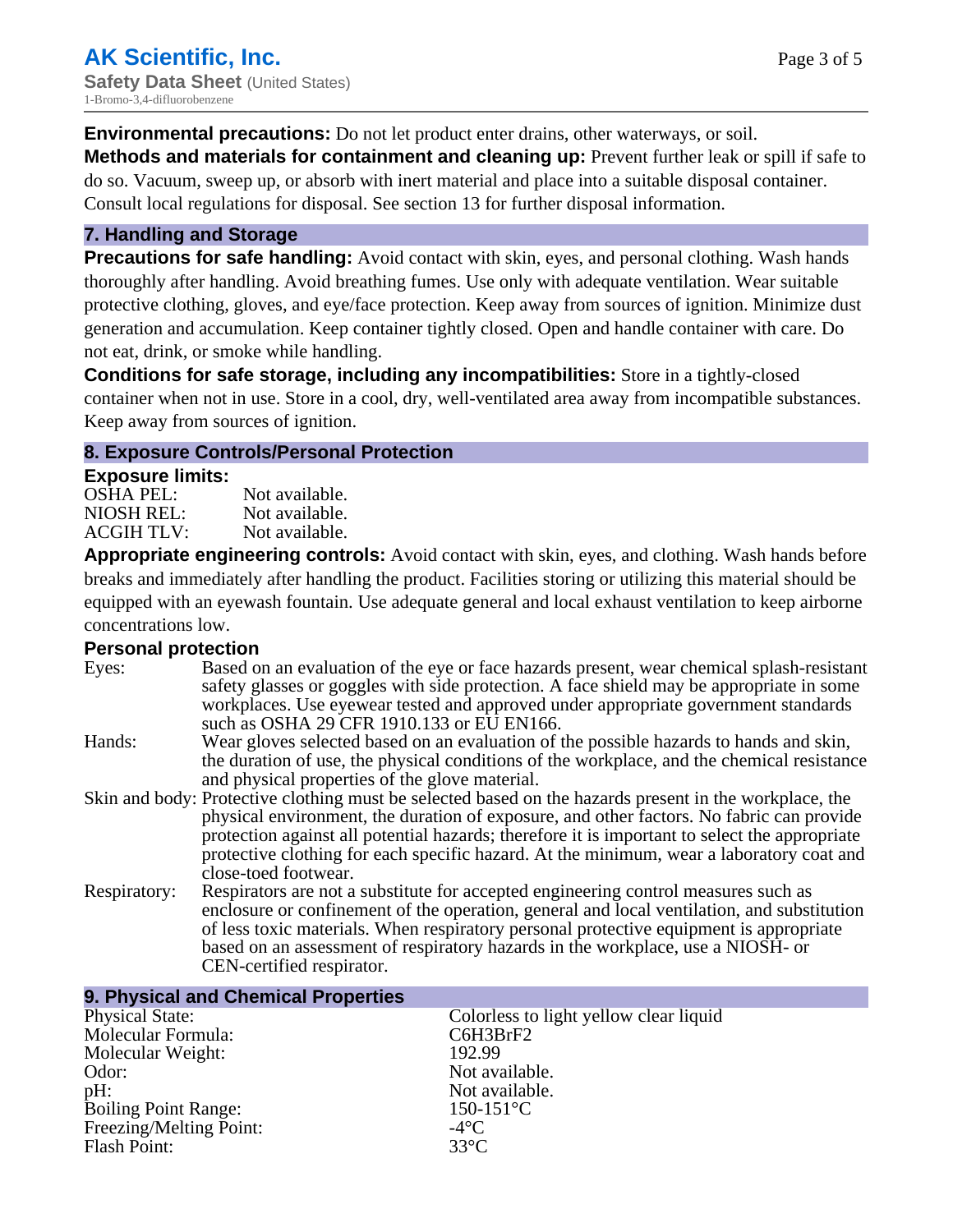| <b>Evaporation Rate:</b>                                                                                                                                                                                                                                                                                                                                                             | Not available.        |
|--------------------------------------------------------------------------------------------------------------------------------------------------------------------------------------------------------------------------------------------------------------------------------------------------------------------------------------------------------------------------------------|-----------------------|
| Flammability (solid, gas):                                                                                                                                                                                                                                                                                                                                                           | Please see section 2. |
| Explosive limits:                                                                                                                                                                                                                                                                                                                                                                    | Not available.        |
| Vapor Pressure:                                                                                                                                                                                                                                                                                                                                                                      | Not available.        |
| Vapor Density:                                                                                                                                                                                                                                                                                                                                                                       | Not available.        |
| Solubility:                                                                                                                                                                                                                                                                                                                                                                          | Not available.        |
| <b>Relative Density:</b>                                                                                                                                                                                                                                                                                                                                                             | 1.707                 |
| Refractive Index:                                                                                                                                                                                                                                                                                                                                                                    | 1.504-1.506           |
| Volatility:                                                                                                                                                                                                                                                                                                                                                                          | Not available.        |
| <b>Auto-ignition Temperature:</b>                                                                                                                                                                                                                                                                                                                                                    | Not available.        |
| <b>Decomposition Temperature:</b>                                                                                                                                                                                                                                                                                                                                                    | Not available.        |
| <b>Partition Coefficient:</b>                                                                                                                                                                                                                                                                                                                                                        | Not available.        |
| $\overline{10}$ $\overline{0}$ $\overline{1}$ $\overline{1}$ $\overline{1}$ $\overline{1}$ $\overline{1}$ $\overline{1}$ $\overline{1}$ $\overline{1}$ $\overline{1}$ $\overline{1}$ $\overline{1}$ $\overline{1}$ $\overline{1}$ $\overline{1}$ $\overline{1}$ $\overline{1}$ $\overline{1}$ $\overline{1}$ $\overline{1}$ $\overline{1}$ $\overline{1}$ $\overline{1}$ $\overline$ |                       |

Not available.

Not available. Dust generation.

#### **10. Stability and Reactivity**

| Reacuvity:                          |
|-------------------------------------|
| Chemical stability:                 |
| Possibility of hazardous reactions: |
| Conditions to avoid:                |
| Incompatible materials:             |
| Hazardous decomposition products:   |
|                                     |

#### **11. Toxicological Information**

| RTECS#                                         |
|------------------------------------------------|
| Acute toxicity:                                |
| Routes of exposure:                            |
| Symptoms related to the physical, chemical and |
| toxicological characteristics:                 |

# Carbon oxides, Hydrogen bromide, Hydrogen fluoride. Not available.

Strong oxidizing agents.

Not available. Inhalation,eye contact, skin contact, ingestion. Skin contact may result in inflammation characterized by itching, scaling, reddening, blistering, pain or dryness. Eye contact may result in redness, pain or severe eye damage. Inhalation may cause irritation of the lungs and respiratory system. Overexposure may result in serious illness or death.

Stable under recommended temperatures and pressures.

# **Carcinogenicity**

IARC: Not classified.<br>
NOTP: Not listed. NTP:<br>
OSHA: Not listed.<br>
Not listed. Not listed.

Acute toxic effects: Inflammation of the eye is characterized by redness, watering, and itching. Skin inflammation is characterized by itching, scaling, reddening, or, occasionally, blistering.

| 12. Ecological Information     |                |  |
|--------------------------------|----------------|--|
| Ecotoxicity:                   | Not available. |  |
| Persistence and degradability: | Not available. |  |
| Bioaccumulative potential:     | Not available. |  |
| Mobility in soil:              | Not available. |  |
| Other adverse effects:         | Not available. |  |

#### **13. Disposal Considerations**

Disposal of waste: Chemical waste generators must determine whether a discarded chemical is classified as hazardous waste. US EPA guidelines for the classification determination are listed in 40 CFR 261.3. Additionally, waste generators must consult state and local hazardous waste regulations to ensure complete and accurate classification. Observe all federal, state and local regulations when disposing of the substance.